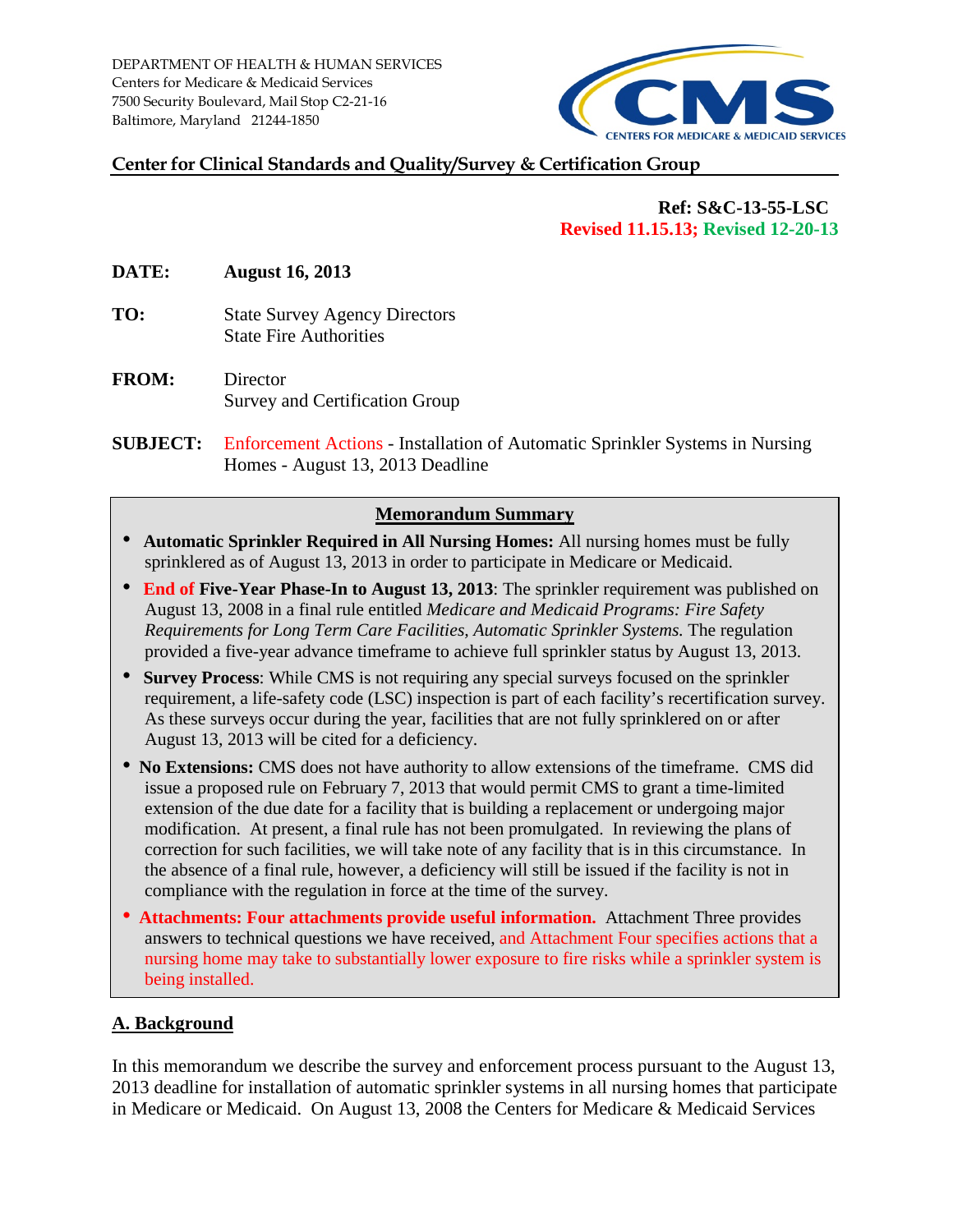(CMS) published a final rule requiring all long term care facilities to have automatic sprinkler systems installed throughout the building (73 FR 47075) no later than August 13, 2013.

CMS does not have authority to allow extensions of the August 13, 2013 deadline.On February 7, 2013, CMS issued a Notice of Proposed Rule-Making (NPRM) that would permit time-limited extensions of the due date for nursing homes that are building replacement facilities or undergoing major modifications to unsprinklered living areas. The NPRM may be found at: [http://www.gpo.gov/fdsys/pkFg/FR-2013-02-07/pdf/2013-02421.pdf.](http://www.gpo.gov/fdsys/pkFg/FR-2013-02-07/pdf/2013-02421.pdf) At present, a final rule has not been promulgated. We will take note of any facility that is in this circumstance as we review plans of correction. In the absence of a final rule, however, a deficiency must be issued if the facility is not in compliance with the regulation in force at the time of the survey.

Based on the most recent surveys and data entered into the CMS survey information system (ASPEN) as of June 2013, we estimate that approximately1281 facilities nationwide are not fully sprinklered, with approximately 1142 partially sprinklered (or unknown), and about 139 unsprinklered. Attachment One lists the number of these facilities by State.

# **B. Survey and Enforcement Process On and After August 13, 2013**

LSC surveys will continue to occur as part of a normally-scheduled annual survey, or as part of a complaint visit in which LSC deficiencies are noted or referred. On or after the August 13, 2013 deadline, LSC surveys finding a facility without a complete automatic sprinkler system installed in accordance with *NFPA 101, LSC, 2000 Edition* and *NFPA 13, Installation of Sprinkler Systems, 1999 edition* will be cited on the CMS Form 2567 at deficiency tag K056 as not in compliance with CMS requirements at 42 CFR 483.70(a)(8).

However, States should seek to arrange survey scheduling and survey focus such that facilities that have an open enforcement cycle, where the cycle began prior to August 13, 2013, have that prior enforcement cycle completed before evaluating compliance with the new sprinkler requirement that took effect August 13, 2013, if closure of such prior enforcement cycle can be accomplished in a timely manner. A facility without a complete system that is in an ongoing enforcement cycle whose beginning date is prior to August 13, 2013 will be cited in the open cycle if LSC is a required part of the deficiencies being examined in the open cycle.

Facilities that are cited for not meeting the sprinkler requirement will be required to submit a plan of correction (POC) to correct the deficiency.

In order to promote the most rapid improvement in fire protection, CMS will generally not impose a civil monetary penalty (CMP) for a facility that is newly subject to the requirement to have an automatic sprinkler system installed throughout the building if the plan of correction ensures, by means of appropriate and timely investment, contracts in place, and completed plans for installation, that full sprinkler status will be achieved within three months of the completed survey. However, this does not **preclude either a per day or per instance** CMP from being imposed immediately where the noncompliance is serious, particularly if at the time of the survey the necessary sprinkler plans have not been completed. **If a per-day CMP is imposed**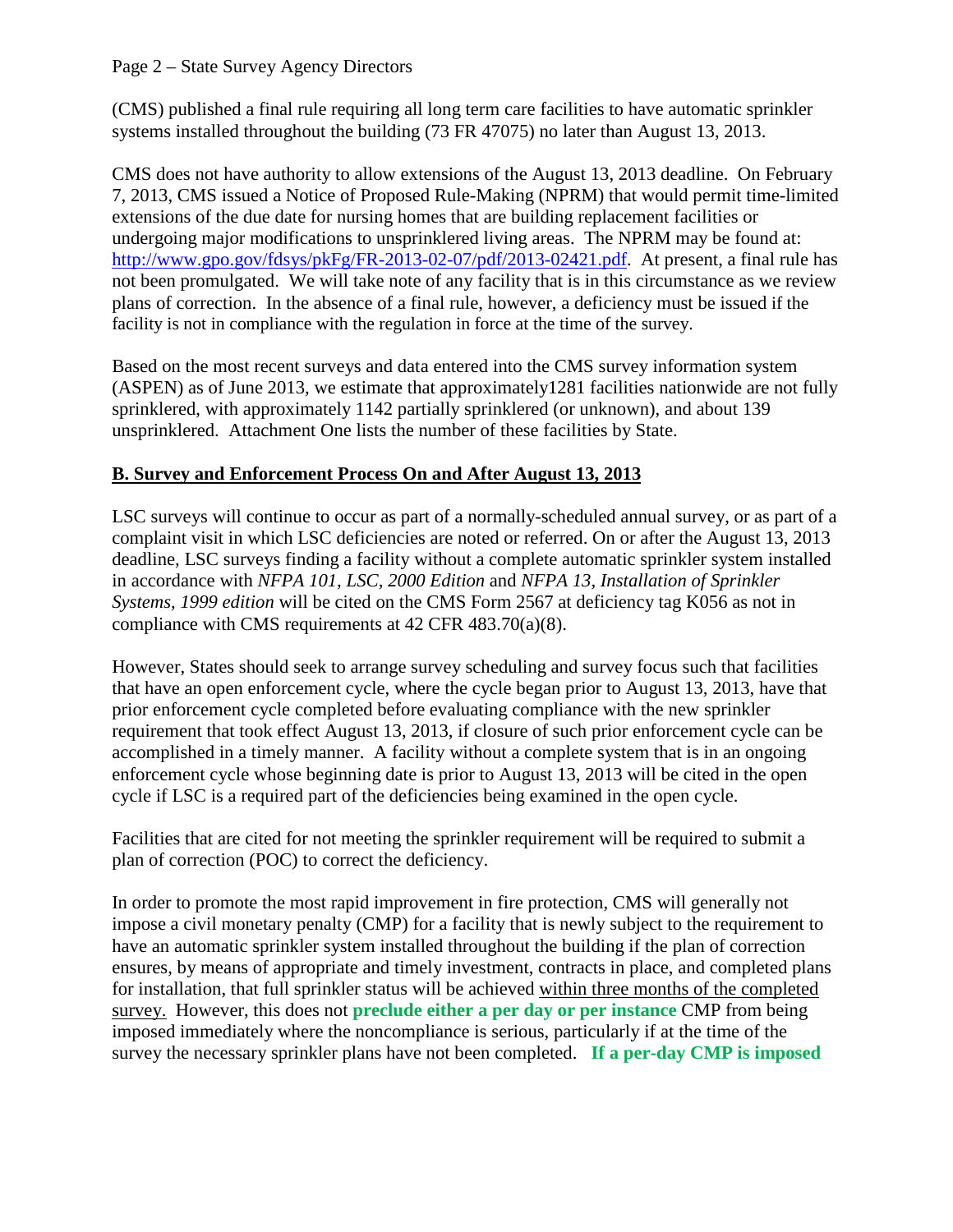**due to the absence or incompleteness of the sprinkler system, the facility implements the extraordinary protections identified in Attachment Four and qualifies for a reduction in the scope and severity of the deficiency to a "C" level, the per-day CMP will end on the date that a revisit confirms that the protections in Attachment Four are in place. Note that** CMPs may also be imposed for other deficiencies **beyond a deficiency related to the full sprinkler system requirement.** Further, the Social Security Act requires that a facility that is not in substantial compliance with CMS requirements within three months after the date the facility was found to be out of compliance (see section  $1819(h)(2)(D)$ ) will be subject to a denial of payment of new admissions (DPNA), and termination from Medicare participation at the end of six months. **If a DPNA is imposed prior to three months after the date the facility was found to be out of compliance, the effective date of the DPNA will not be earlier than 30 days after CMS issues notice to the facility that a DPNA is imposed, and the DPNA will be removed if sprinkler status is the sole basis for the DPNA and full sprinkler status is achieved prior to the DPNA effective date, or a revisit confirms that the facility has implemented the extraordinary protections identified in Attachment Four and CMS finds that the facility qualifies for a reduction in the scope and severity of the deficiency to a "C" level.** 

# **C. Scope and Severity of Deficiency Citations**

Failure to meet the requirement for a complete automatic sprinkler system (the new regulatory requirement) must be cited using deficiency tag K056. K056 may also be cited along with any other tag or tags.

Sprinkler deficiencies will usually be cited at the "potential for harm" scope and severity (S/S) level of D, E, or F, at a minimum. For example, the absence of a sprinkler system would always be cited at the F level or higher. The S/S "in compliance" levels A, B or C are never appropriate, except in rare cases of subsequent reduction to a C level as described below, since the failure to have a complete automatic sprinkler system in place as of August 13, 2013 constitutes noncompliance. Citation at the "harm" level of G, H or I is rare, as actual harm is usually not manifest unless there has been a recent fire or other sprinkler issue causing harm. Citation at the "immediate jeopardy" level of J, K or L, which allows for potential jeopardy and places the facility at risk of termination within 23 days, is also rare, but possible if there are grave circumstances in place. The "potential harm" level of D, E or F is therefore usually the appropriate scope and severity level at which to cite K056 and all other sprinkler deficiencies. States should select the Scope of D, E, or F based on how many facility residents face potential harm as a result of the deficiency.

We recognize that unique factors apply in the case of facilities that are in the process of installing full sprinkler systems. Examples include the capital outlay, the need to move affected residents carefully during construction, the nature of fire risk, dependence on other entities with their own action schedules (e.g., local authorities granting required construction permits, construction companies), and others. Due to such unique factors that apply to sprinkler installation and fire risk, we have identified a series of extraordinary protective actions that a facility may implement while it is still in the process of installing sprinkler systems or building a replacement facility. In rare cases CMS may find that the demonstrated application of such extraordinary protections, together with only a short exposure period of time before full sprinkler status is achieved, has so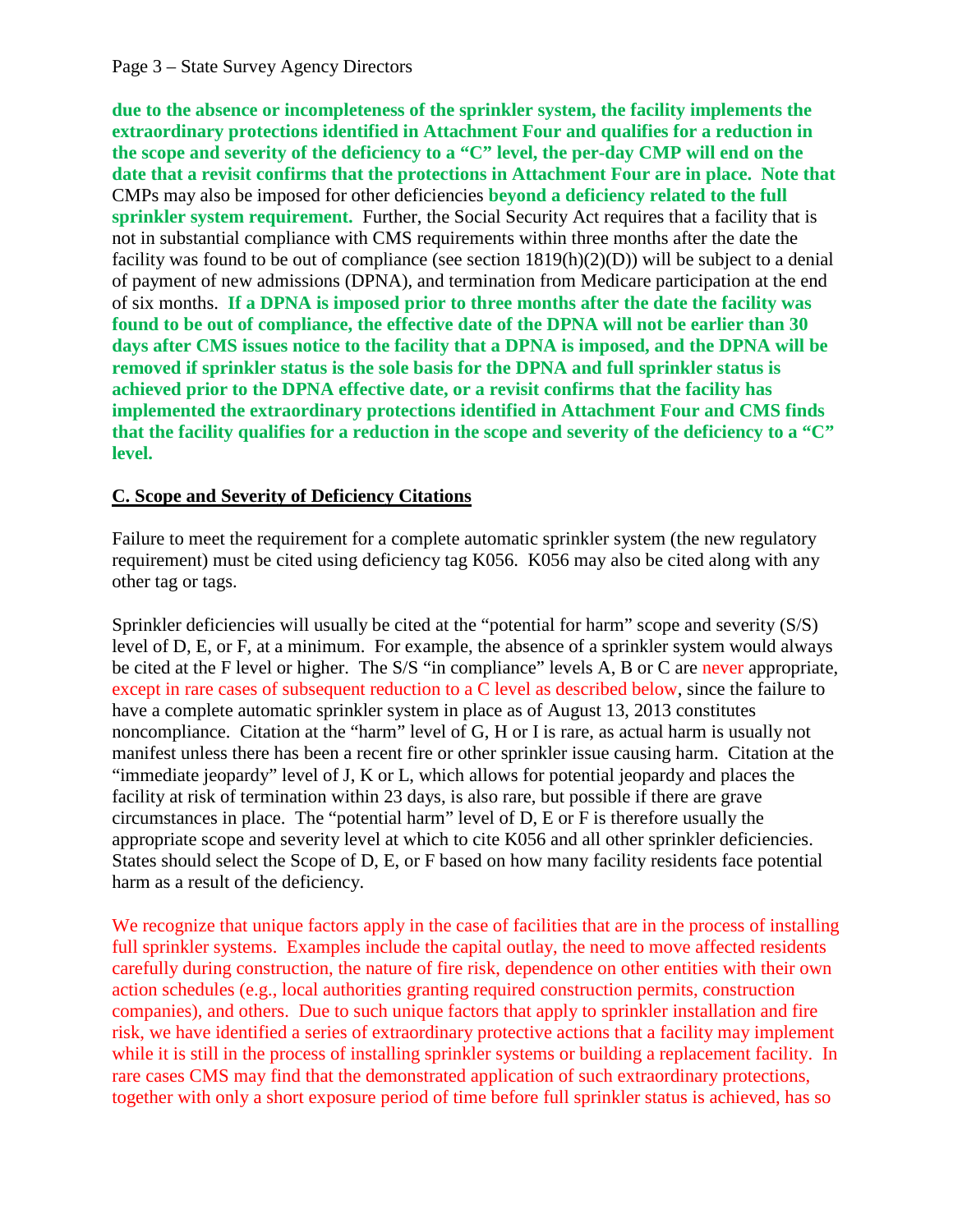#### Page 4 – State Survey Agency Directors

reduced the fire injury risk that no more than a potential for minimal harm remains (i.e., a "C" level scope and severity) . Attachment Four delineates such extraordinary protections and the process by which a facility may request a revisit and potential reduction in the scope and severity of its deficiency citation after the revisit.

When an LSC citation is made, the facility will be placed on the normal enforcement track. As indicated previously, a CMP will generally not be imposed if contracts are in place, plans are completed, and the plan of correction ensures that full sprinkler status will be achieved within three months of the completed survey. Denial of payment for new admissions (DPNA) will **definitely** go into effect at three months if **substantial** compliance has not been achieved by then, and termination from the program at six months, if compliance has not been achieved without reliance. The CMS Regional Office may issue other remedies and earlier enforcement effective dates based on its judgment regarding all the circumstances at the facility (including non-LSC factors). The absence of a clear commitment to, and reasonable timeframe for, sprinklering the facility will likely be cause for strong enforcement action, including CMPs.

## **D. Examples and Enforcement Implications**

#### **1. Fully Sprinklered Facilities with Minor Problems with LSC Compliance**

This group includes facilities that have complete, functioning, automatic sprinkler systems, whether or not they were required previously under the LSC, but the systems are found to have minor problems. For example, although all areas in a facility may have sprinklers, there may be improper coverage by one or more sprinklers. One or more sprinklers may be obstructed by objects installed or stacked nearby. Or some sprinklers may have been installed too close to each other. These deficiencies will be cited at S/S D, E, or F at the appropriate LSC tag, and should be corrected before the end of the third month. However, time-limited waivers of less than six months may be possible in appropriate circumstances, because these are findings that come under the aegis of the LSC governing the manner of installation. K056 would not need to be cited. If an LSC waiver provides more time for the facility, but the deficiency or deficiencies are not corrected by the end of the allowed period of the waiver, then appropriate remedies will go into effect.

#### **2. Fully Sprinklered Facilities with Major Problems**

If the judgment of the survey agency and the CMS RO is that a building with what appears to be a complete sprinkler system has many and/or significant problems with the system, that building should be considered partially sprinklered and cited under K056 at S/S D, E, or F, depending on the extent of the potential for harm. No waiver of K056 would be available. For example, a facility may be missing multiple sprinkler heads in rooms that were subdivided, such that only some of the subdivided rooms now have sprinkler heads. Or, a facility may be missing sprinklers in outside overhangs<sup>[1](#page-3-0)</sup> or loading dock; or required sprinkler heads are missing in the attic area. These deficiencies will be cited at S/S D, E, or F at the appropriate LSC tag. If substantial compliance is not achieved by the end of the third and/or the sixth month of the enforcement cycle, appropriate statutory remedies will go into effect.

<span id="page-3-0"></span><sup>&</sup>lt;sup>1</sup> See section  $\overline{E}$  for more information regarding overhangs and canopies.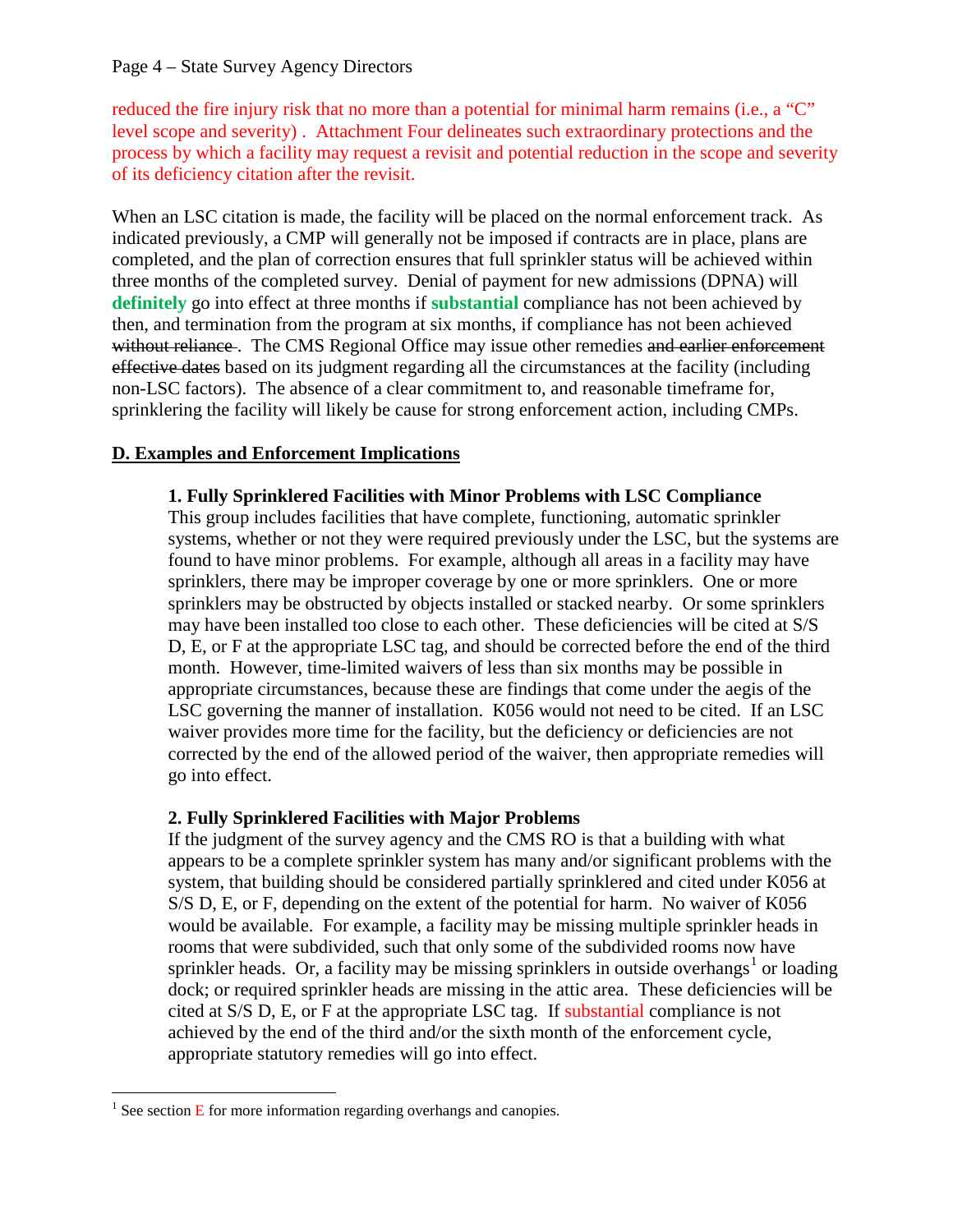# **3. Partially Sprinklered Facilities**

The facility has a partial sprinkler system. For example, wings or additions may have been constructed and sprinklered, but older parts of the building are not sprinklered. Or certain rooms, hallways or other major portions of the building may not be not sprinklered. Or sprinklers may be installed only in hazardous areas. These situations would be cited under K056 at S/S D, E, or F, depending on the potential for harm. No waiver of K056 is available. If substantial compliance is not achieved by the end of the third and/or the sixth month of the enforcement cycle, appropriate remedies will go into effect.

# **4. No Sprinkler System**

If there is no sprinkler system installed in the facility, then K056 must be cited at S/S level F, since the potential for harm is widespread. No waiver of K056 is

available. Various sanctions may apply. If substantial compliance is not achieved by the end of the third month of the enforcement cycle then a denial of payment for new admissions must be applied, and at the end of the sixth month of the enforcement cycle, termination from Medicare must occur.

# **E. Canopies and Overhangs**

At Section 5-13.8.1, NFPA 13 requires that sprinklers shall be installed under exterior roofs or canopies exceeding 4 feet in width with an exception for those with noncombustible or limited combustible construction. CMS previously addressed the issue of canopies and overhangs on July 13, 2007 via S&C Memo 07-29. In that memo we stated that "Existing waivers may be continued until CMS regulations require that the facility become fully sprinklered." The August 13, 2013 effective date of 42 CFR 483.70(a)(8) means that waivers previously granted for unsprinklered overhangs or canopies must be ended. S&C Memo 07-29 also described the manner in which the FSES applied to the issue of sprinklers. The Memo stated: "Facilities may only use the FSES to comply with these requirements until CMS regulations require that the facility become fully sprinklered. We will engage with any facility that was granted a waiver, but has not yet installed sprinklers in overhangs or canopies (and which therefore fall into the "partially sprinklered category" described in D.3 above), to schedule the waiver phase-out as part of their plan of correction.

Note that sprinklers can be omitted if the canopy construction assembly is comprised totally of non-combustible or limited combustible materials. No storage is permitted underneath. NFPA 13, 1999 Edition, does not permit the omission of sprinklers under exterior roofs or canopies where the construction uses fire retardant-treated wood (FRTW) or cloth. Furthermore, FRTW cannot be assumed to be equivalent to noncombustible or limited combustible material. Cloth awnings that are not part the roof or building structure do not need to be sprinklered.

# **F. Facilities that are Building Replacements or Major Modifications**

We appreciate that some facilities have delayed the installation of sprinklers in an older nursing home that is likely soon to be replaced by a new facility, or is undergoing a major modification (see S&C-04-15). While we currently lack authority to acknowledge the unique circumstances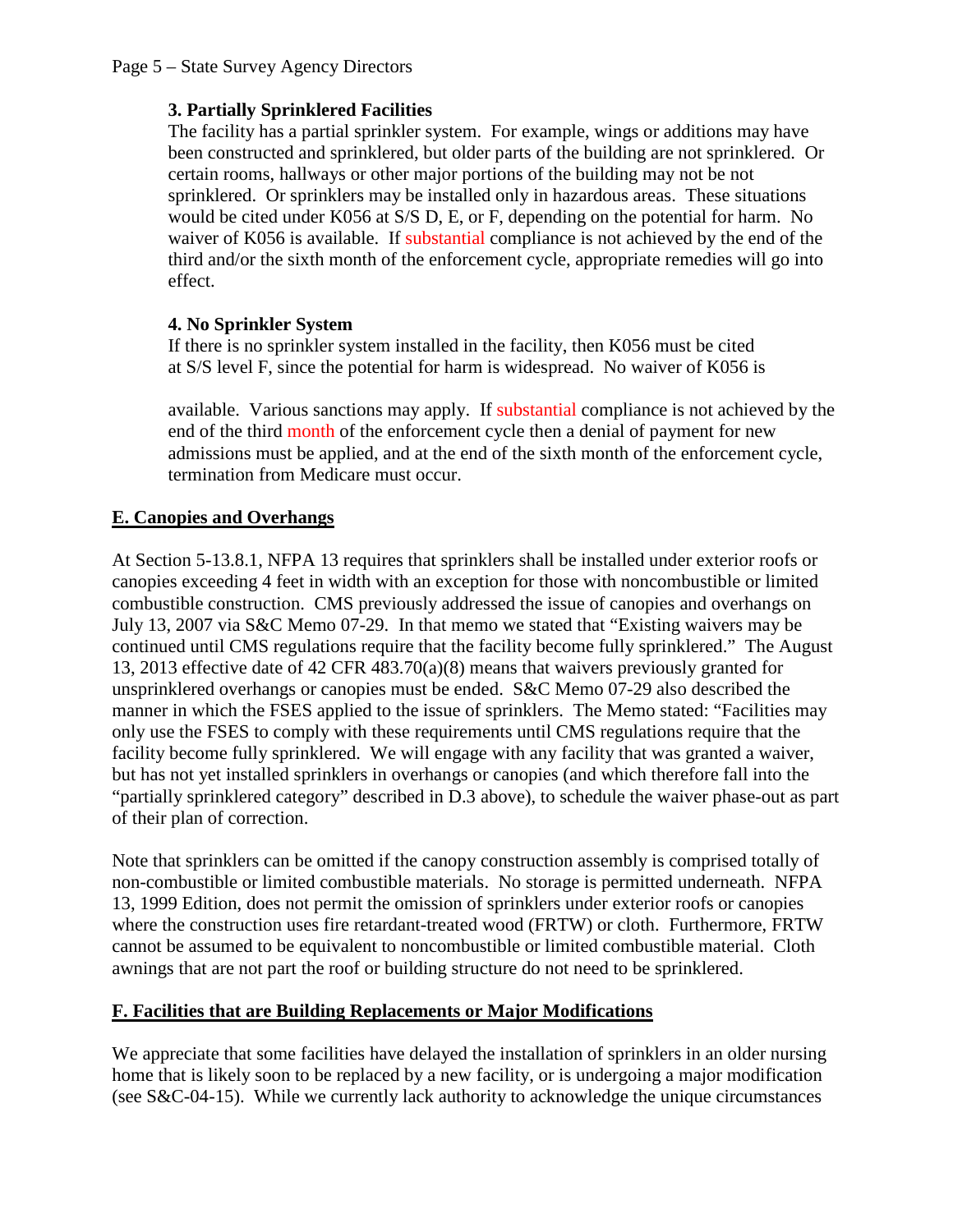#### Page 6 – State Survey Agency Directors

involved with such facilities, we request that you maintain close communication with the State SA and CMS. Certain information will be of value to us as we continue to work on this matter. Examples of the type of information that would be useful can be found in Attachment Two.

## **G. Questions & Answers**

In Attachment 3 (Question and Answer document) we respond to certain questions CMS has received. We anticipate updating this information as needed.

## **H. Contacts**

Please contact your CMS Regional Office if you have further questions regarding this matter. The Central Office contact for policy communications is James Merrill at James.Merrill@cms.hhs.gov.

## **I. Effective Date**

The information contained in this memorandum is current policy and is in effect for all nursing homes participating in the Medicare and Medicaid programs. The State Agency should disseminate this information within 14 days of the date of this memorandum.

# **J. Training**

This policy and procedure clarification should be shared with all survey and certification staff, fire authorities, surveyors, their managers, and State and RO training coordinators.

> $\sqrt{s}$ Thomas E. Hamilton

Attachments:

- 1. Counts of Nursing Homes Without Full Sprinkler Systems
- 2. Useful Information About Facilities Planning Replacements or Major Modifications
- 3. Nursing Home Sprinkler Requirement Q&A
- 4. **Attachment Four: Extraordinary Protections that May Substantially Reduce Fire Injury Risk**
- cc: Survey and Certification Regional Office Management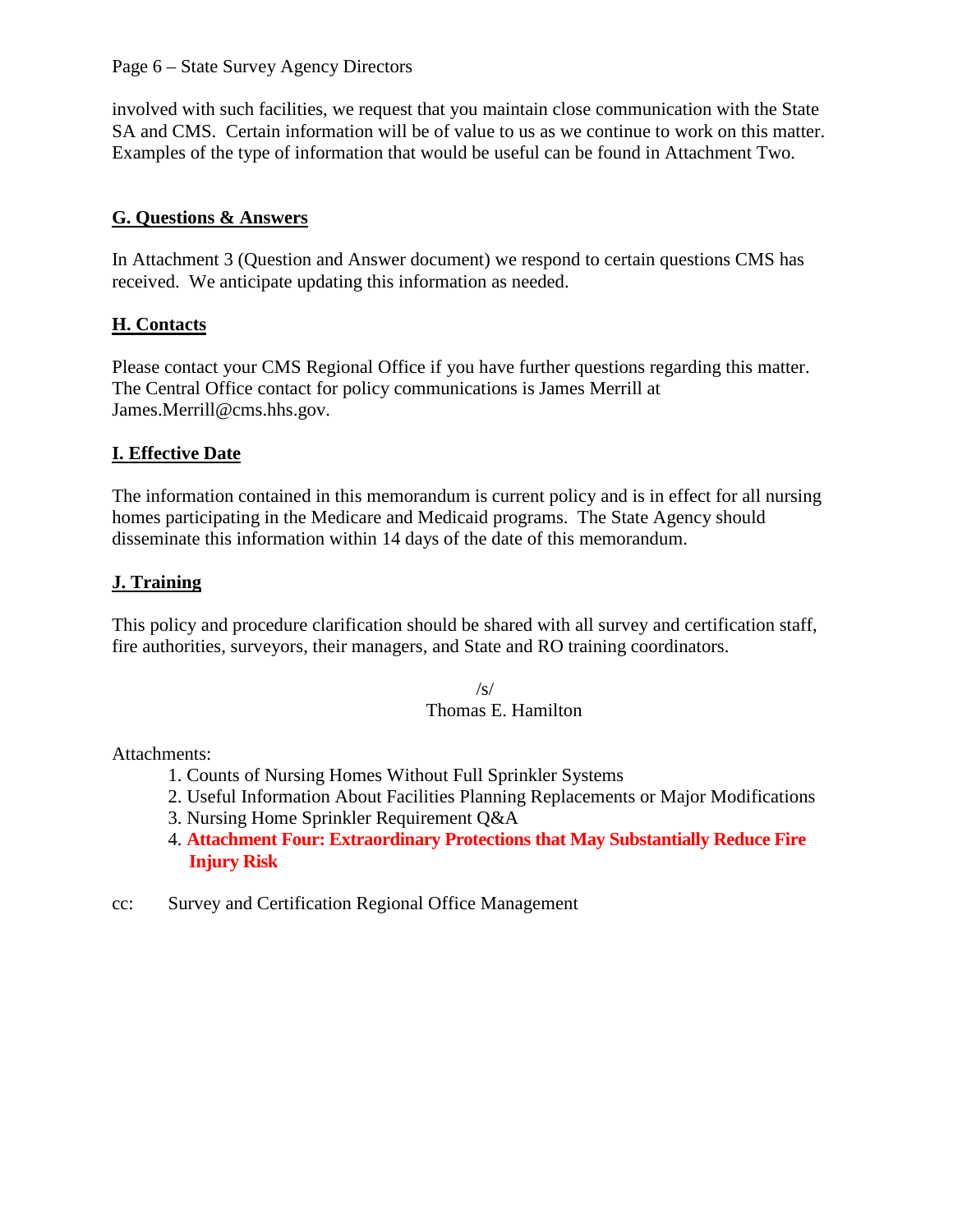#### **Attachment One - Nursing Homes Without Full Sprinkler Systems, by State**

| <b>State</b>                                         | <b>Not Sprinklered</b>                        | <b>Partially Sprinklered</b> | <b>Total</b> |  |
|------------------------------------------------------|-----------------------------------------------|------------------------------|--------------|--|
| AR                                                   | 4                                             | 21                           | 25           |  |
| AZ                                                   | 0                                             | 21                           | 21           |  |
| CA                                                   | 6                                             | 28                           | 34           |  |
| CO                                                   | 0                                             | 7                            | 7            |  |
| <b>CT</b>                                            | 1                                             | 9                            | 10           |  |
| DC                                                   | 1                                             | 9                            | 10           |  |
| DE                                                   | 0                                             | 1                            | 1            |  |
| GA                                                   | $\overline{2}$                                | 4                            | 6            |  |
| HI                                                   | 1                                             | 3                            | 4            |  |
| IA                                                   | $\mathbf 1$                                   | 11                           | 12           |  |
| IL                                                   | 11                                            | 23                           | 34           |  |
| ΚS                                                   | 2                                             | 8                            | 10           |  |
| КY                                                   | 0                                             | $\overline{\mathbf{c}}$      | 2            |  |
| LA                                                   | 6                                             | 13                           | 19           |  |
| MA                                                   | 0                                             | 10                           | 10           |  |
| MD                                                   | 0                                             | 6                            | 6            |  |
| ME                                                   | 0                                             | 1                            | 1            |  |
| MI                                                   | 0                                             | 43                           | 43           |  |
| MN                                                   | 1                                             | 12                           | 13           |  |
| MO                                                   | $\mathbf 1$                                   | 5                            | 6            |  |
| MS                                                   | 3                                             | 14                           | 17           |  |
| МT                                                   | 0                                             | 3                            | з            |  |
| ΝC                                                   | 13                                            | 39                           | 52           |  |
| <b>ND</b>                                            | 2                                             | 3                            | 5            |  |
| <b>NE</b>                                            | 5                                             | $\overline{\mathbf{c}}$      | 7            |  |
| <b>NH</b>                                            | $\mathbf 1$                                   | 0                            | 1            |  |
| NJ                                                   | 0                                             | 7                            | 7            |  |
| <b>NM</b>                                            | 0                                             | 2                            | 2            |  |
| NV                                                   | 0                                             | 5                            | 5            |  |
| NΥ                                                   | 1                                             | 179                          | <b>180</b>   |  |
| OН                                                   | 0                                             | 6                            | 6            |  |
| OK                                                   | 0                                             | 8                            | 8<br>3       |  |
| OR<br>PA                                             | 0                                             | 3<br>89                      | 96           |  |
| PR                                                   | 7<br>6                                        | 0                            | 6            |  |
| RI                                                   | 1                                             | 6                            | 7            |  |
| SC                                                   | 0                                             | 1                            | 1            |  |
| SD                                                   | 2                                             | 31                           | 33           |  |
| TN                                                   | 0                                             | 1                            | 1            |  |
| TX                                                   | 14                                            | 5                            | 19           |  |
| WA                                                   | 0                                             | 1                            | 1            |  |
| WI                                                   | $\overline{2}$                                | 30                           | 32           |  |
| WY                                                   | 0                                             | 3                            | 3            |  |
| Total                                                | 78                                            | 636                          | 714          |  |
| Note: CMS records indicate that facilities in States |                                               |                              |              |  |
|                                                      | that are not listed are all fully sprinklered |                              |              |  |

#### **Caveats**

These data are based on the most recent survey of each facility, according to data entered into the CMS survey information system as of **December 2013.** 

However, the data may be out of date. For example, a facility may have been unsprinklered at the time of its survey in January 2013, had sprinklers installed after January, but not had a subsequent recertification survey as of **December 2013**. As a result, our database will not have recorded the fact that the facility achieved full sprinkler status.

There may also be facilities that are not fully sprinklered but do not appear in these numbers. This may occur if the facility was not required to be fully sprinklered prior to August 13, 2013. Consequently, the most recent recertification survey may not have fully examined the adequacy of sprinkler coverage because the survey would not examine a requirement that did not apply to the facility at the time of the survey.

As more surveys are conducted, we expect the inventory to show fewer and fewer facilities to be out of compliance. For example, between the August 2013 run of the database and the December data run, the national number of unsprinklered facilities declined from 139 to 78, and the number of partially sprinklered facilities declined from 1121 to 636. We believe the decline is due to the combined effects of (a) more facilities becoming fully sprinklered and (b) more recent surveys that confirm full sprinkler status that was achieved before or shortly after August 13, 2013.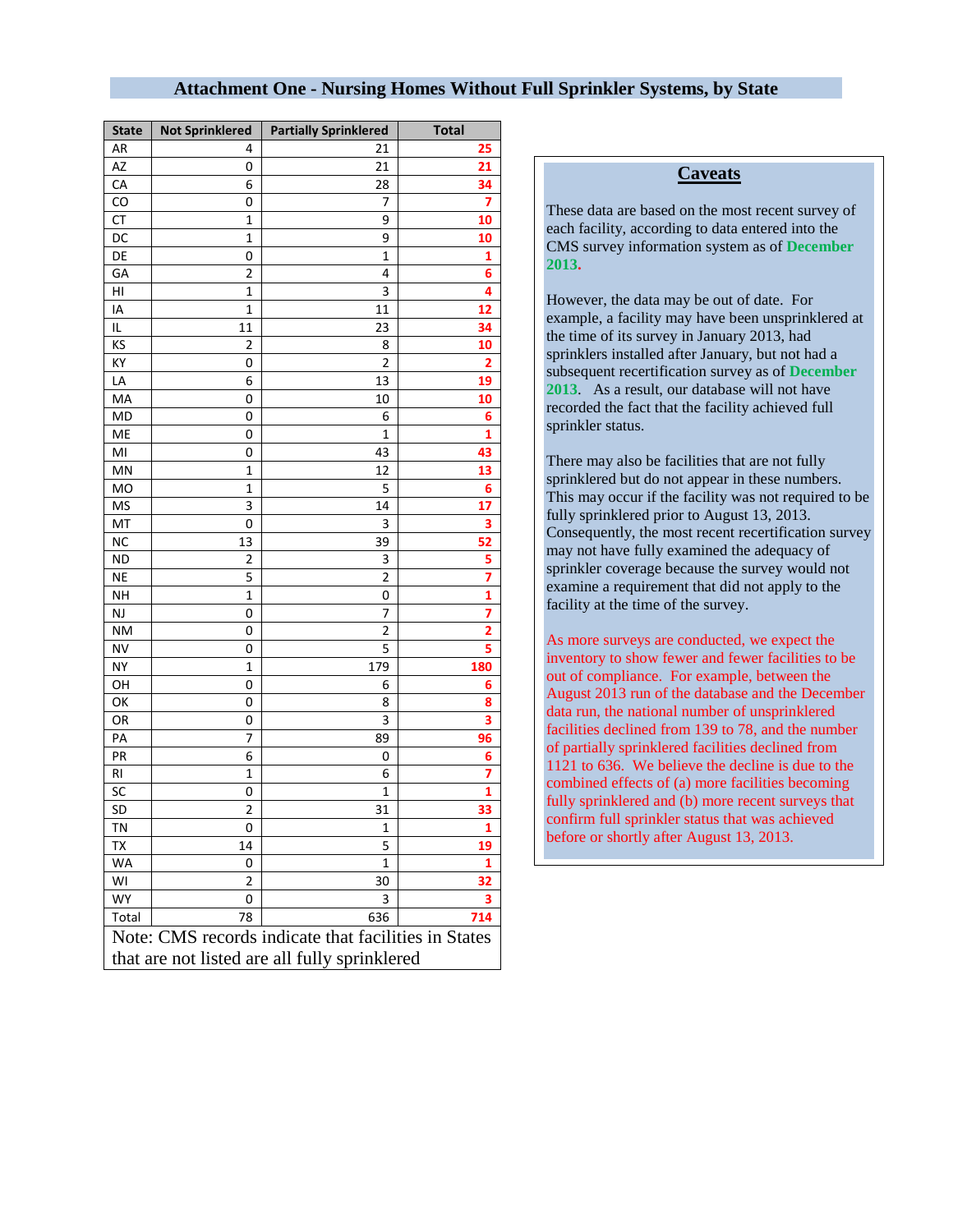#### **Attachment Two Useful Information About Planned Replacement or Major Modification Situations**

- 1) **Organization Information:** The name, address, CCN, owner, and other data regarding the nursing home that is planning to build a replacement facility soon, or make major modifications to unsprinklered areas of the nursing home in addition to the installation of a complete sprinkler system.
- 2) **Type of Situation:**Is the plan for a (a) Replacement Facility or (b) Major Modification?
	- a. *Replacement Facilities:* What is the nursing home planning by way of a replacement facility? What is the anticipated timetable for gaining necessary local construction approvals, beginning construction, and completing construction?
	- b. *Major Modifications:* In the case of the major modification of unsprinklered areas, what kinds of modifications are planned, which units are affected, what is the square footage involved, and what is the anticipated timetable for beginning and ending construction?
- 3) **Current Status:** What is the current status of the project? For example, what plans have been completed (e.g., board has approved plans, architectural plans have been completed, bid estimates received, etc.), what approvals have been finalized (e.g., local building permits, financial commitments).
- 4) **Contact Information:** The postal, phone, and electronic information for a contact person with whom CMs or the State Survey Agency might communicate about the project.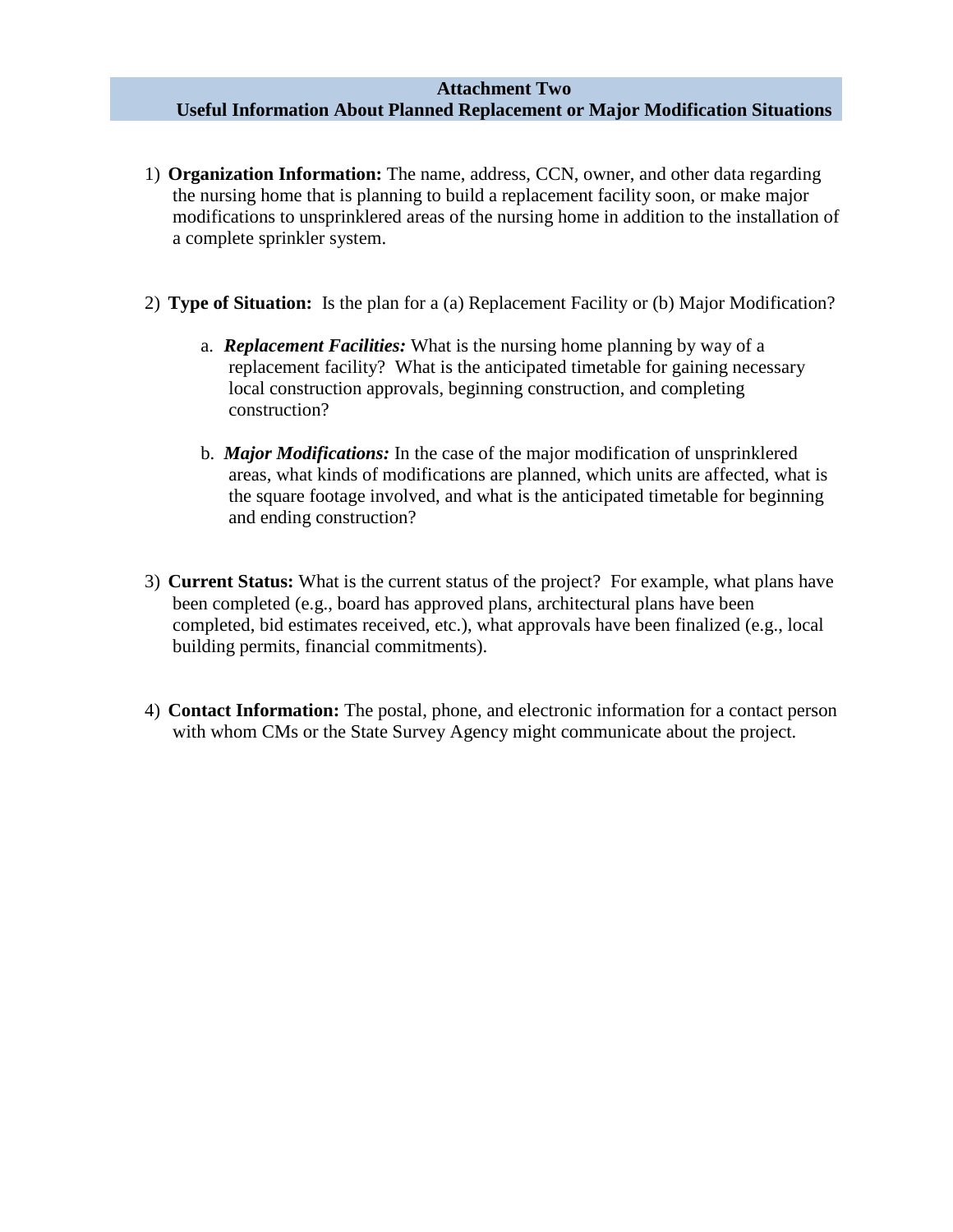#### **Attachment Three - Automatic Sprinkler Requirement Q&A for Nursing Homes**

Below are responses to various questions the Centers for Medicare & Medicaid Services (CMS) received regarding application of the CMS administrative rule that requires automatic sprinklers in all Medicare- or Medicaid-participating nursing homes by August 13, 2013.

*Q1) Out Buildings: Are out buildings without access by nursing home residents required to be sprinklered, such as a laundry facility, in order for the facility to be considered fully sprinklered?*

A1) No, out buildings (fully detached w/o a combustible covered walkway) without access by nursing home residents are not required to be sprinklered for a facility to be considered fully sprinklered.

*Q2) Changes in the 2011 NFPA 25: Is CMS planning to recognize the three ( 3) recent changes to the 2011 edition of the National Fire Protection Association (NFPA) 25, Standard for the Inspection, Testing, and Maintenance of Water-Based Fire Protection Systems, 1998 edition, concerning anti-freeze solutions in sprinkler systems?*

A2) CMS is reviewing the recent changes to NFPA 25 but at this time has not adopted them. We are mindful of the current fact that the NFPA 25 changes could entail costs to providers since there is no current substitute for the anti-freeze solutions used. Providers would have to change the type of sprinkler system, in areas such as attics, from a wet system to a dry system. Research and development is under way to come up with usable anti-freeze solutions but they are not expected on the market for several years.

#### *Q3) Walk-in Coolers and Freezers: Are walk-in type coolers and freezers required to be sprinklered for a facility to be considered fully sprinklered?*

A3) Yes, walk in coolers and freezers are required to be sprinklered by section 5.1 and formal interpretation 78-6. NFPA 13, 1999 Edition, Section 5-1.1(1) specifies that a complete sprinkler system must have 'Sprinklers installed throughout the premises'. This includes walk-in coolers and freezers attached to the exterior of the facility unless separated from the facility by 2 hour fire resistant construction. However, as indicated in Answer #1, out buildings without access by nursing home residents are not required to be sprinklered for a facility to be considered fully sprinklered.

#### *Q4) Exceptions: Are exceptions to the requirements of NFPA 13, Standard for the Installation of Sprinkler Systems, 1999 edition recognized in determining if a facility is fully sprinklered?*

A4) Yes, exceptions to requirements of NFPA 13 Standard for the Installation of Sprinkler Systems, 1999 edition are recognized when determining if a facility is fully sprinklered. Exception No. 1 states 'For locations permitting omission of sprinklers, see 5-13.1, 5-13.2 and 5-13.9.' These three sections contain the only areas where omissions are permitted by the code through exception. If there is no specific exception for omitting a sprinkler in a specific area then that area is required to be sprinkler protected for the building to be considered fully sprinklered.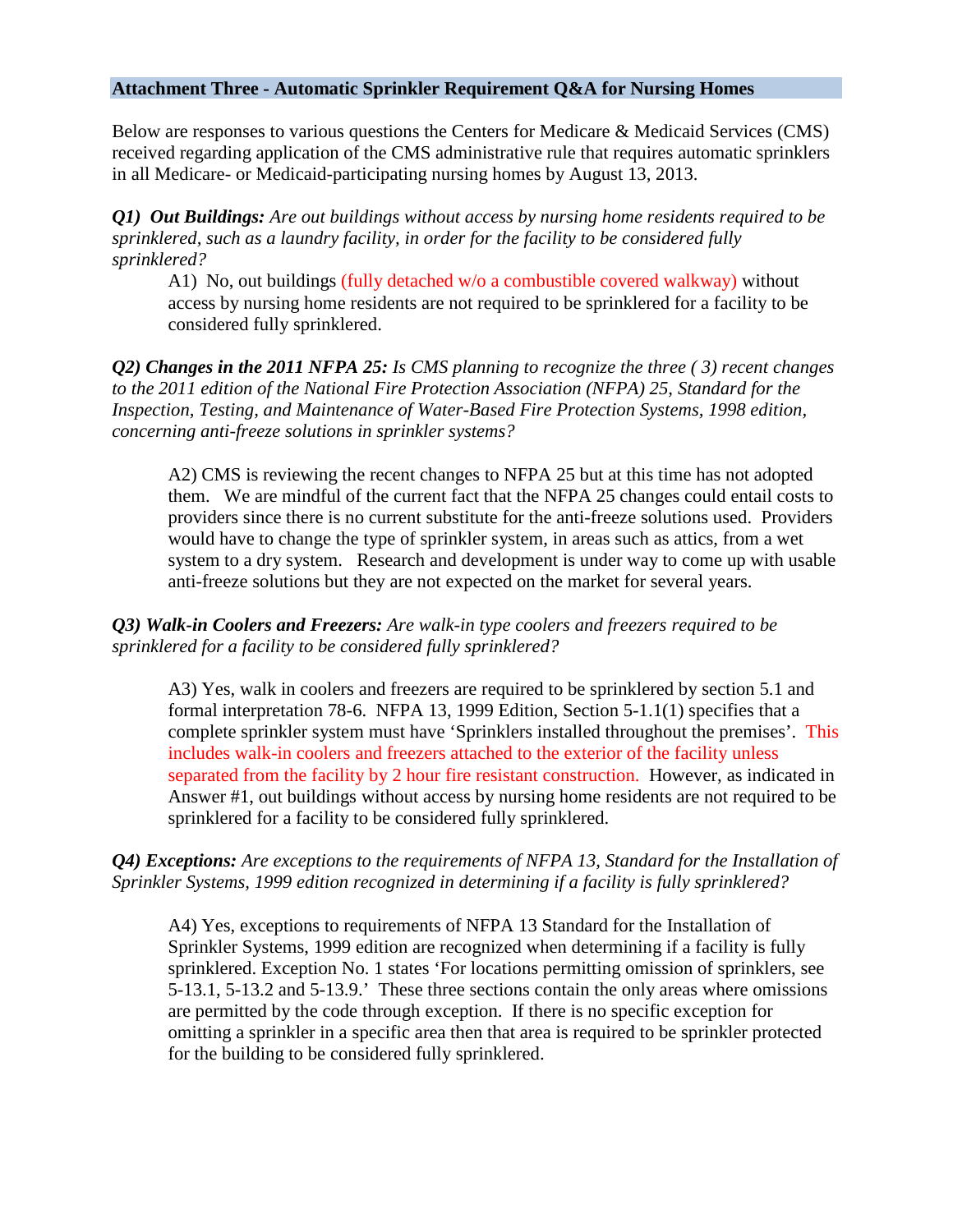*Q5) Alternatives in Elevator Machine Rooms: Are alternative sprinkler systems allowed in protecting elevator machine rooms rather than the use of a water based extinguishing system?*

A5) Elevator machine rooms are required to be protected. Note, however, that Section 1- 2 of NFPA 13, Installation of Sprinkler Systems, 1999 edition recognizes alternative arrangements or systems. These systems could be, for example, a dry-chemical system or a gas extinguishing system that would not damage elevator equipment when discharging.

*Q6) Free-Standing Wardrobes and Closets: Are free-standing wardrobes/closets required to be sprinklered internally?*

A6) Sprinklers are required in all closets in a nursing home regardless of the size of the closets. However, free-standing wardrobes/closets are not required to be sprinklered internally, as they are considered to be furniture and could be protected by sprinkler heads outside of the pieces of furniture. This would include free standing wardrobes/closets that are considered to be furniture and are setting in a recessed space.

*Q7) Canopies and Awnings: Are sprinklers permitted to be omitted where a canopy or awning is constructed of materials that are noncombustible, limited combustible, or fire retardant materials such as-treated wood or cloth materials.*

A7)Yes, sprinklers can be omitted if the canopy construction assembly is comprised totally of non-combustible or limited combustible materials. No storage is permitted underneath. NFPA 13, 1999 Edition, does not permit the omission of sprinklers under exterior roofs or canopies where the construction uses fire retardant-treated wood (FRTW) or cloth. Furthermore, FRTW cannot be assumed to be equivalent to noncombustible or limited combustible material. Cloth awnings that are not part the roof or building structure do not need to be sprinklered.

*Q8) Lobbies and Connectors: A certified portion of building is fully sprinklered, but there is a lobby-type area connecting the building to an uncertified facility. In the lobby is the elevator to the lower level of the certified building which contains the physical therapy department. The uncertified facility and the lobby connecting the two are not sprinklered. Resident access/use is only walking through to elevator (and I would assume the elevator shaft).*

A8) The shaft may have to have sprinkler heads installed depending on the situation. Refer to section 5-13.6 Elevator Hoistways and Machine Rooms, National Fire Protection Association (NFPA), Standard for the Installation of Sprinkler Systems, NFPA 13, 1999 edition for more specific information.

*Q9) Rarely-Visited, Separated Non-Nursing Home Units: The certified portion of building is fully sprinklered with 2-hour separation from uncertified building that provides assisted living apartments. Corridor is sprinklered, but assisted living apartments are not. A resident goes to assisted living on rare occasions. One instance is to visit a resident on the AL side (very rare because usually the other way around). Another instance is, as a part of rehab to home, resident taken to AL to "practice" living skills.*

A9.1) Since residents do not live or sleep in the apartments or rooms of the uncertified building, they do not need to be sprinklered to meet Federal requirements.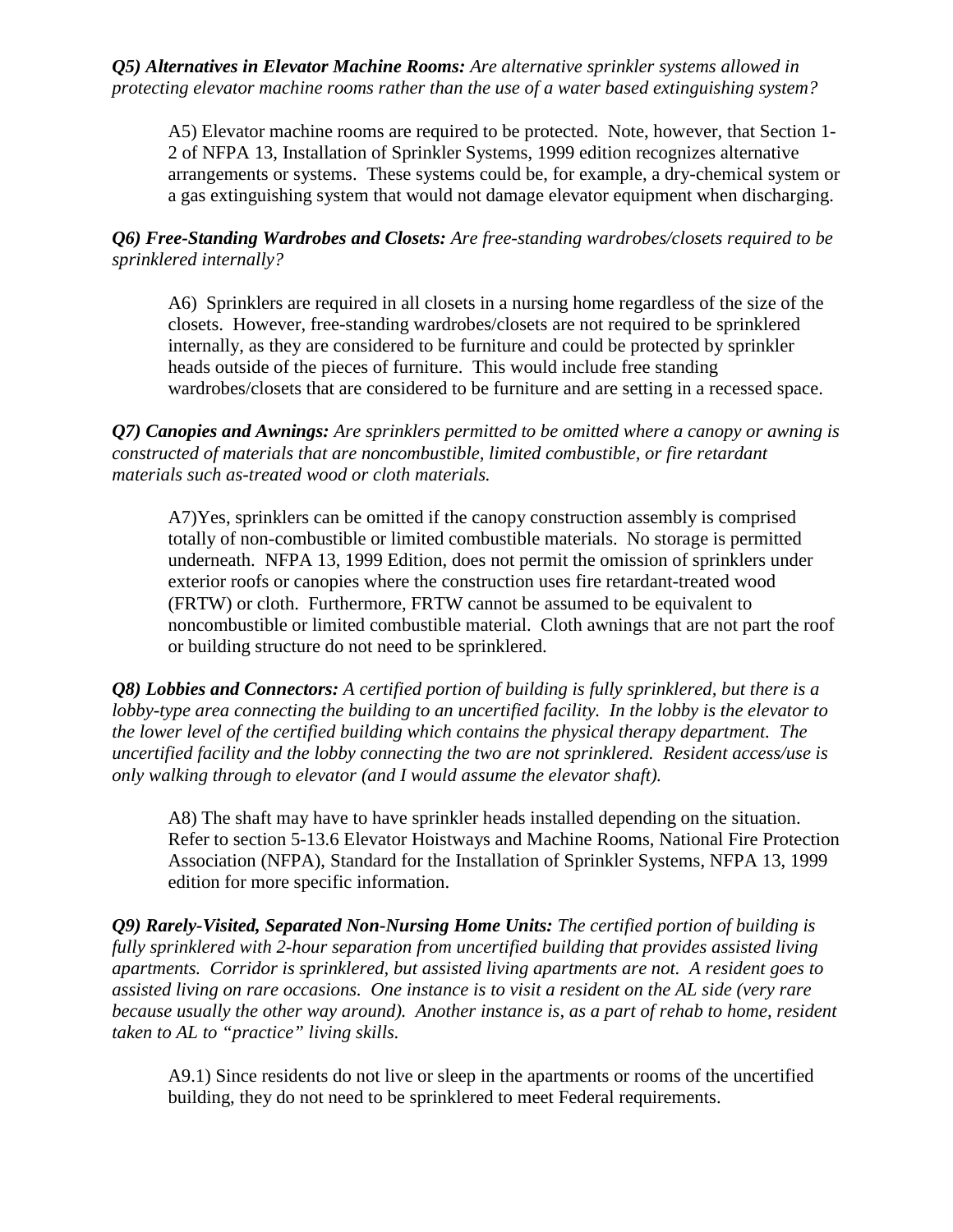*Q10) Other separated Non-Nursing Home Units: The certified portion of building is fully sprinklered. Beauty shop is located in uncertified building. Beauty shop area is sprinklered. Corridor from certified building to beauty shop is sprinklered. But resident apartments/rooms along the corridor (of uncertified building) are not sprinklered.*

A10) Since residents do not live or sleep in the apartments or rooms of the uncertified building, they generally do not need to be sprinklered to meet Federal requirements. However, if regular patient use of that area is expected, then the LSC health care facility requirements may apply to the adjacent area. Please contact your appropriate life-safety code contact, because the specific use and configuration of the area may make a difference as to what is required.

*Q11) Separate Administrative Units: The nursing home building is fully sprinklered, but there is a mobile home trailer on the campus that houses offices for the business manager and others. Residents do not go to trailer; staff comes to the building to meet with residents/families. Supposedly no essential records, etc. are located in the trailer. The trailer is not sprinklered.*

A11.) Since residents do not go to the mobile home, the mobile home does not have to be sprinklered to meet Federal requirements.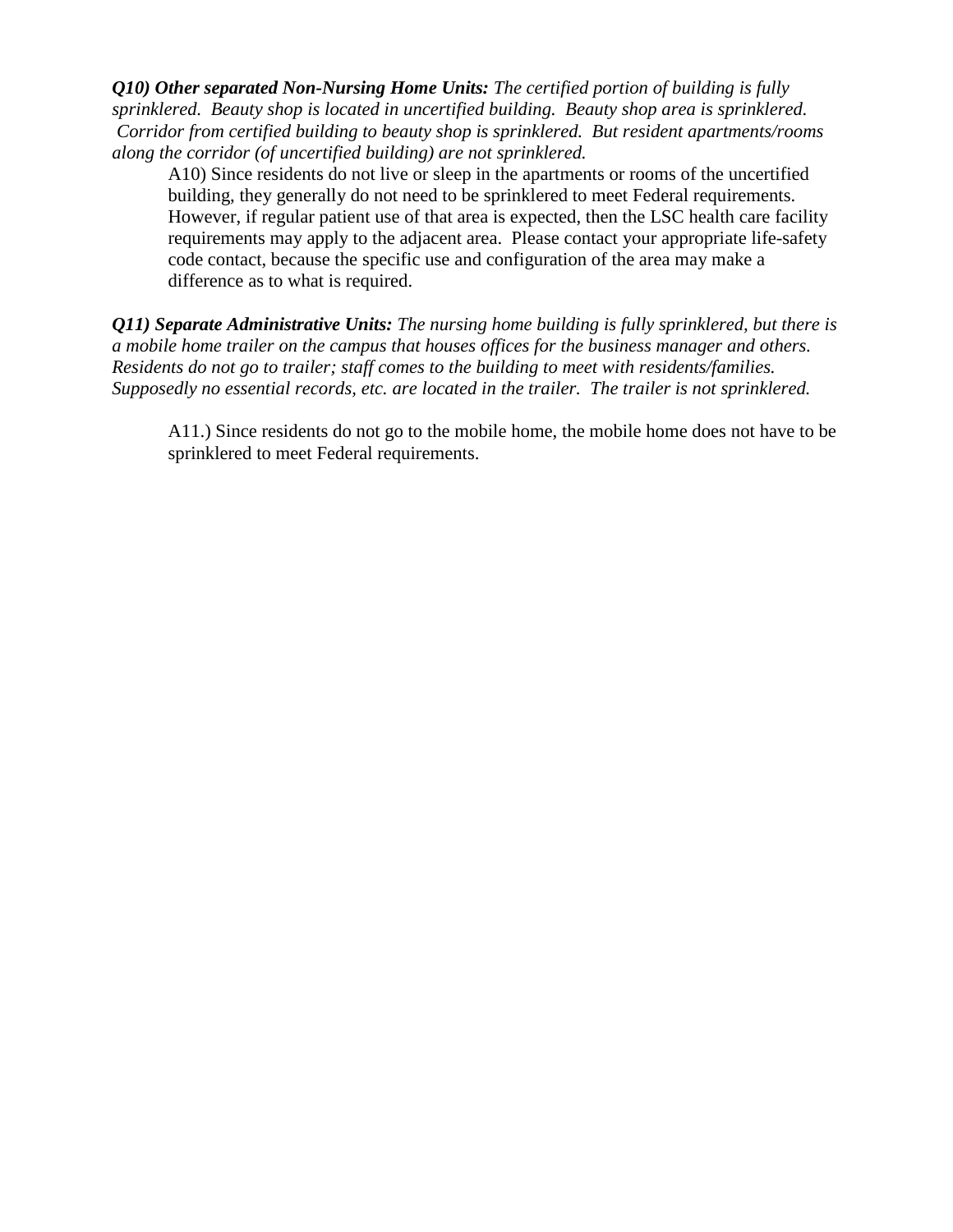### **Attachment Four: Extraordinary Protections that May Substantially Reduce Fire Injury Risk on a Temporary Basis During Sprinkler System Installation or Building Replacement**

**In facilities with 2 hour or more construction,** CMS may find that the demonstrated application of extraordinary protections, implemented during the sprinkler implementation process, has so reduced the fire injury risk that no more than a potential for minimal harm remains. While a deficiency citation will remain until the need for extraordinary measures is eliminated through complete installation of the full sprinkler system, CMS may lower the rated scope and severity to "C" level if all elements of either "I" or "II" below are met and are confirmed by a revisit survey<sup>[2](#page-11-0)</sup>. We consider these elements to be part of an integrated package that, taken as a whole, combine to effect a substantial lowering of risk. We do not consider the items severable, so implementing just a few of the items would not lead to any lowering of the scope and severity for a deficiency cited due to failure to install an automatic sprinkler system.

Further, implementation of this package of protections does not necessarily mean that a civil monetary penalty or other sanction is precluded for the time period before the added protective measures were applied and the original (higher) deficiency scope and severity will be maintained for public reporting until full sprinkler status is achieved. **If a DPNA is imposed prior to three months after the date the facility was found to be out of compliance, the effective date of the DPNA will not be earlier than 30 days after CMS issues notice to the facility that a DPNA is imposed, and the DPNA will be removed if sprinkler status is the sole basis for the DPNA and full sprinkler status is achieved prior to the DPNA effective date, or a revisit confirms that the facility has implemented the extraordinary protections identified in Attachment Four and CMS finds that the facility qualifies for a reduction in the scope and severity of the deficiency to a "C" level. If, after six months, the facility has not achieved full sprinkler status that is required under CMS regulations, we will consider the duration of risk to exceed the terms of the extraordinary protections below (see item #10) and termination of the provider agreement will take place.** 

## **I. Immediate, Extraordinary, and Sustained Risk Mitigation during Sprinkler Installation**

- 1. **Fire Watch 24/7:** A 24-hour fire watch is in place. The fire watch consists of one or more dedicated personnel who are without other duties or assignments, making hourly rounds of any non-sprinklered areas of the building on a 24 hour basis, 7 days per week. The number of personnel should be appropriate to the size and geography of the unsprinklered areas.
- 2. **Posting of Fire Watch Staffing Information:** Consistent with facility's fulfillment of requirements at 42 CFR 483.10(G), the facility posts the information regarding the addition of a fire watch on each shift.
- 3. **Construction:** The building is constructed completely of material (e.g., concrete) with a fire resistance rating of not less than 2 hours that does not rely on the use of the Fire Safety Evaluation system (FSES) to comply with any construction type deficiencies.

<span id="page-11-0"></span><sup>&</sup>lt;sup>2</sup> Note: it does not matter if the facility is installing the sprinkler system in the existing building or in a replacement building. For example, if the owner is building a replacement facility, then the extraordinary protections itemized here would need to be in place in the existing facility in which residents currently rely. The fact that the owner is building a replacement facility is immaterial to the question of whether the owner or operator has sufficiently lowered the fire hazards in the existing residence to qualify for a lowering of the scope and severity.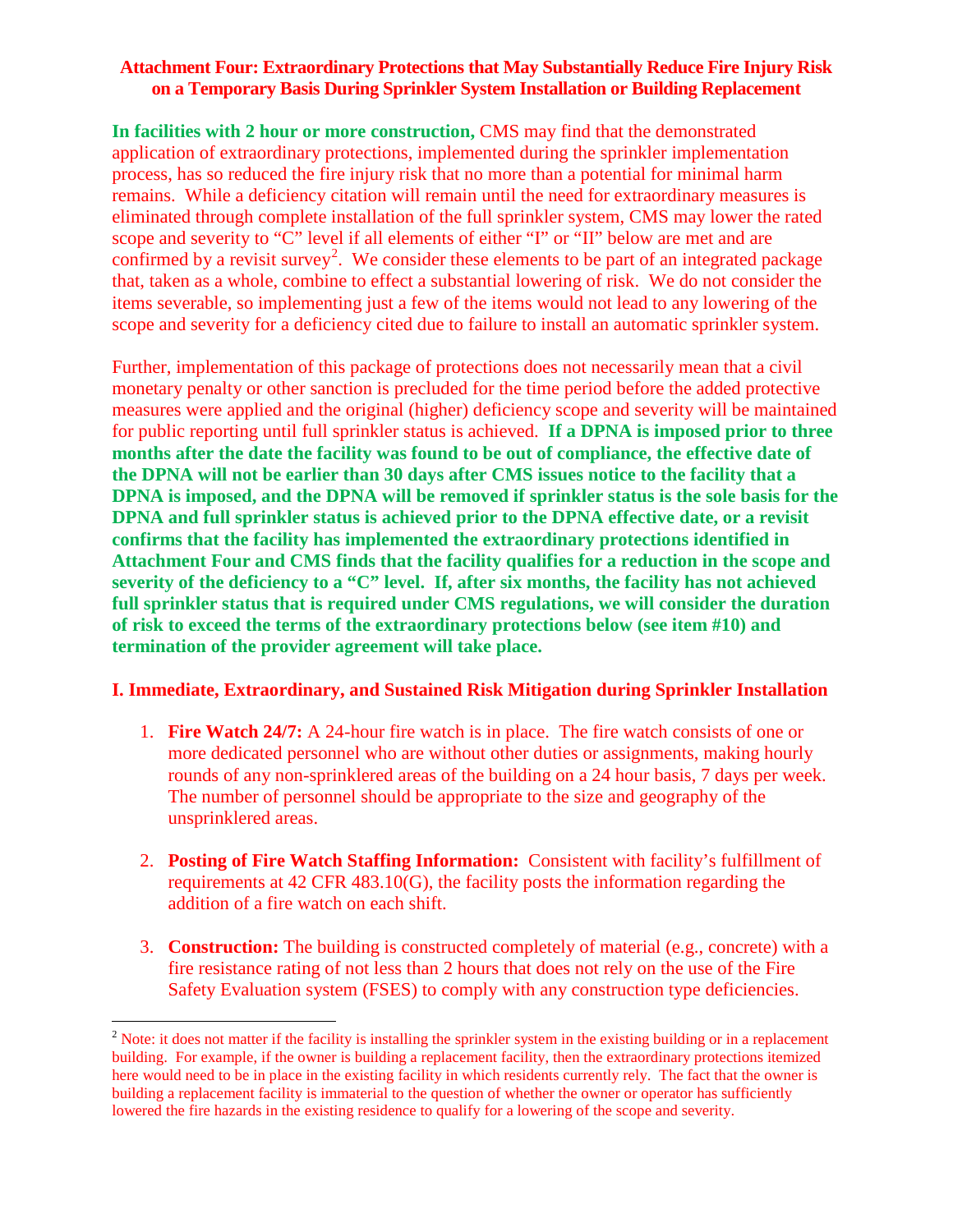- 4. **Smoke Alarms and Extinguishers:** The facility is in full compliance with CMS requirements for smoke alarms (42 CFR 483.70(a)(7). The facility maintains freestanding fire extinguishers in common areas and on each residential floor unless the Medical Director determines that such placement on each floor is contraindicated due to the limited placement options.
- 5. **Fire Drills**: The facility conducts fire drills in the unsprinklered areas at least monthly on each shift.
- 6. **Staff Training**: The facility conducts monthly training of all staff who are employed in all unsprinklered areas with regard to fire safety awareness, fire prevention, mitigation, protection of residents from hazards during a fire outbreak, supervision of activities that present fire risk (e.g., smoking).
- 7. **Staffing:** The facility has increased resident direct care staff levels on each floor in all unsprinklered residential areas. The number of staff should be based on resident acuity, and sufficient to ensure increased evacuation readiness and resident care. The facility provides, to the State survey agency and CMS, monthly staffing reports for the unsprinklered areas that track weekly staffing levels documenting the increased staff level maintained until full sprinkler status is achieved.
- 8. **Fire Inspections:** The facility contracts or arranges with the local Fire Marshall's office, or other independent and qualified inspection service approved by the State survey agency, for monthly fire inspection of all unsprinklered areas. The facility arranges for the inspection reports to be submitted monthly to the State survey agency and the CMS Regional Office.
- 9. **State Monitoring:** The State survey agency maintains onsite monitoring, if the unless the CMS Regional Office determines that onsite monitoring is not needed.
- 10. **Minimization of Risk Duration:** Insofar as risk exposure is a function of both degree and duration, we will not consider risk to be reduced to no more than a potential for minimal harm unless the facility limits the duration of time in which the unsprinklered areas will remain without an installed system of automatic sprinklers, including evidence that:
	- a. Installation construction has begun, or the facility has filed all necessary permits with the local authorities to begin installation and has received permit approval for the installation; **and**
	- b. Installation will be completed within 6 months, or the remaining protected portion of the facility (floor, wing, smoke compartment, etc.) that does not have an automatic installed sprinkler system is vacated from any use by any resident.

#### **II. Removal of Use by Residents – The Second Option if Full Sprinkler Status is Not Yet Achieved**